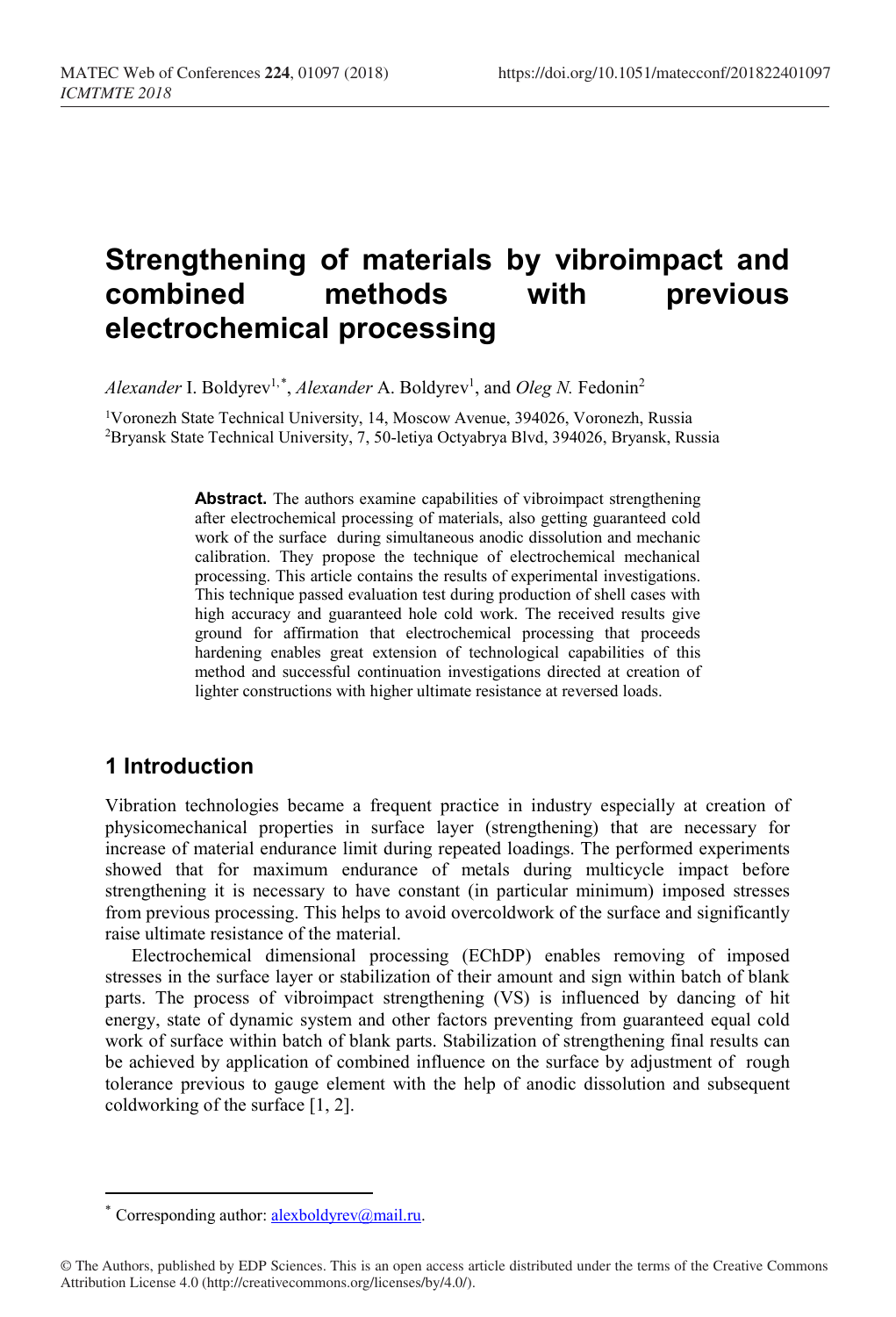## **2 Investigation of vibroimpact strengthening modes for alloys after electrochemical dimensional processing (EChDP)**

The investigations were performed on 3 groups of material: steels – 40CrNiMoA ( $\sigma_B$ =1100 MPa), 0CrNi3MoVA ( $\sigma_B$ =1400MPa), CrNi70MoWTiAlNb (after annealing); aluminum alloys – AVT1, V95; titanium alloys VT3-1, VT8. One pattern batch was produced by mechanical methods (milling, grinding, etc). Microhardness within every batch varied not more than by 10%. Alteration of surface finish for every material in all batches was preserved within 10 %.

In 3 patterns from every batch of every material axial residual stresses were measured before strengthening. The investigated materials were processed according to standard programs of PC and produced consistent results in the amount of these stresses as well as in their sign.

Modes of vibroimpact strengthening were calculated according to techniques described in the investigations [3]. Modes training on the test bed showed that achievement of the same cold work level after EChDP and after mechanical processing requires less vibration amplitude and processing time (Table 1). The last-mentioned perhaps can be explained by small amount of residual stresses after EChDP and by the absence of congenital effects after the previous mechanical processing (MP).

| Pattern material | Vibration<br>frequency,<br>Hz | Vibration<br>amplitude,<br>mm | Pin<br>diameter,<br>mm | Mix<br>propor-<br>tion | Time of<br>strengthening,<br>min |  |
|------------------|-------------------------------|-------------------------------|------------------------|------------------------|----------------------------------|--|
| 40CrNiMoA        | 15                            | 6                             | $4-6$                  | 1:1                    | 15                               |  |
| 0CrNi3MoVA       | 18                            | 6,5                           | $4-6$                  | 1:1                    | 15                               |  |
| CrNi70MoWTiAlNb  | $15-16$                       | 6                             | $3 - 4$                | 1:1                    | 20                               |  |
| AVT1, V95        | $20 - 22$                     | 4,5                           | $3-4$                  | 1,5:1                  | 30                               |  |
| VT3-1, VT8       | $25 - 28$                     | 5                             | $3 - 4$                | 1,5:1                  | 20                               |  |

**Table 1.** Modes of vibroimpact strengthening.

Hardened at these modes patterns had better results stability in depth of coverage and amount of residual stresses (Table 2), this proves the possibility of achieving the needed surface cold work after EChDP.

Analysis of Table 2 shows that vibroimpact strengthening with previous EChDP enables stable characteristics of microlevel and cold work. That's grounds for recommendation of EChDP as operation proceeding vibroimpact strengthening because of decrease in possibility of overcoldwork which can dramatically lower endurance strength of the alloy.

Fig. 1 shows peak characteristics of alloys endurance at multicycle loadings (base number of cycles - 5•10<sup>7</sup>). Fatigue characteristics of alloys in all cases raise after strengthening. Besides after EChDP these characteristics are not lower (within the accuracy of measurements) than after previous MP. Similar results were received for other alloys as well.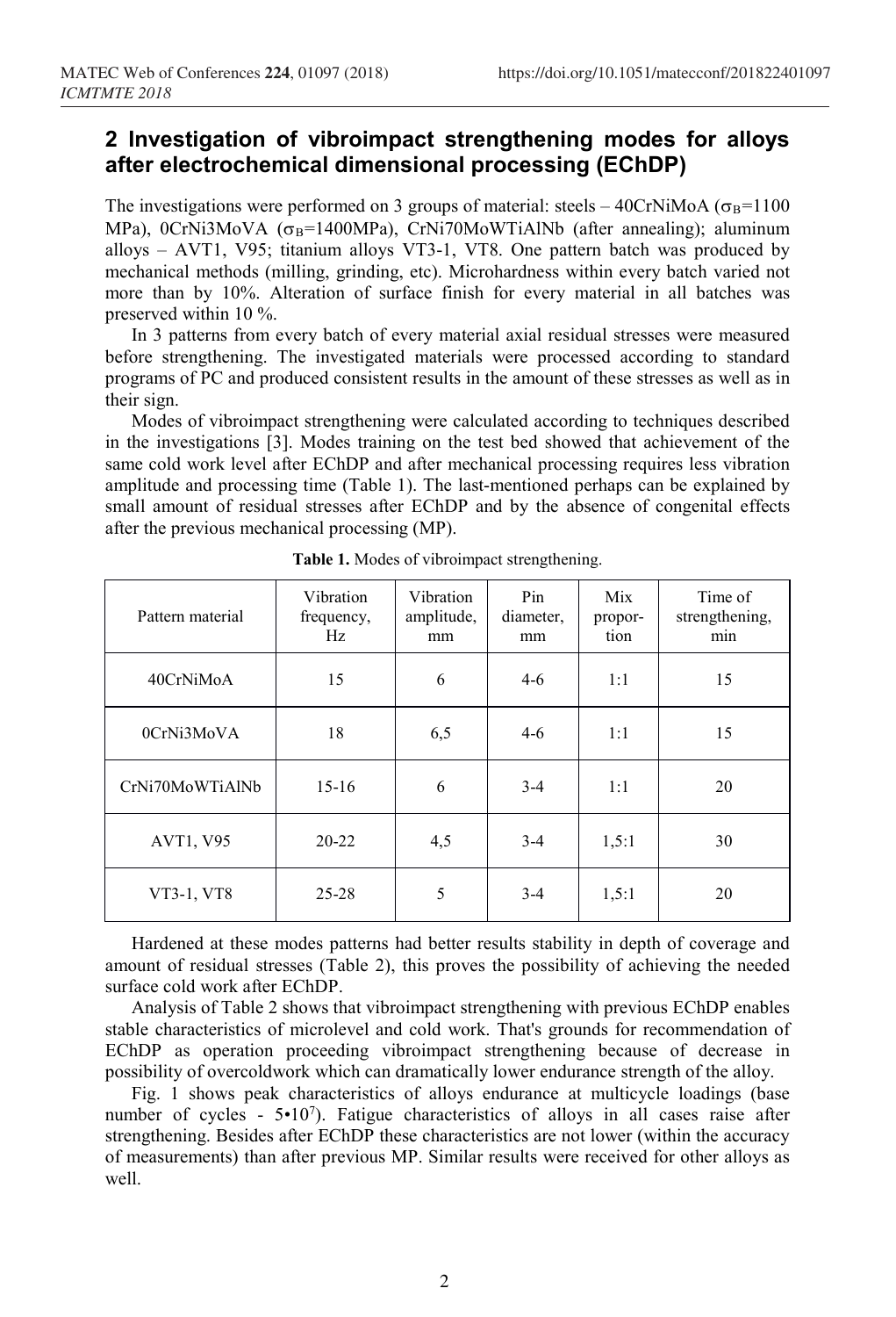| Material        | Type of<br>previous<br>processing | Alteration of cold<br>work inmost depth<br>in pattern batch |               | Alteration in<br>maximum value of<br>imposed stress<br>bedding |                | Degree<br>of cold<br>work |
|-----------------|-----------------------------------|-------------------------------------------------------------|---------------|----------------------------------------------------------------|----------------|---------------------------|
|                 |                                   | mm                                                          | $\frac{0}{0}$ | MN/m2                                                          | $\frac{0}{0}$  | $\frac{0}{0}$             |
| 40CrNiMoA       | <b>MP</b>                         | $0.03 - 0.10$                                               | 70            | 320-380                                                        | 16             | 30                        |
|                 | <b>EChDP</b>                      | $0,05-0,07$                                                 | 28,5          | 400-430                                                        | 7              | 30                        |
| CrNi70MoWTiAlNb | <b>MP</b>                         | $0,02-0,08$                                                 | 100           | 350-430                                                        | 18,6           |                           |
|                 | <b>EChDP</b>                      | $0,03-0,07$                                                 | 57            | 400-430                                                        | $\overline{7}$ |                           |
| AVT1            | <b>MP</b>                         | $0,05-0,12$                                                 | 58            | 130-160                                                        | 18,8           |                           |
|                 | <b>EChDP</b>                      | $0,05-0,09$                                                 | 44            | 150-170                                                        | 12             |                           |
| $VT3-1$         | MP                                | $0,01-0,09$                                                 | 89            | 220-600                                                        | 63             | 14                        |
|                 | <b>EChDP</b>                      | $0,02-0,05$                                                 | 60            | 240-420                                                        | 43             | 14                        |







With the help of correspondences presented in [4] it is possible to calculate capability of mass reduction for some simple-shaped workpieces operating at multicycle loadings by stabilization of final hardening rate after EChDP.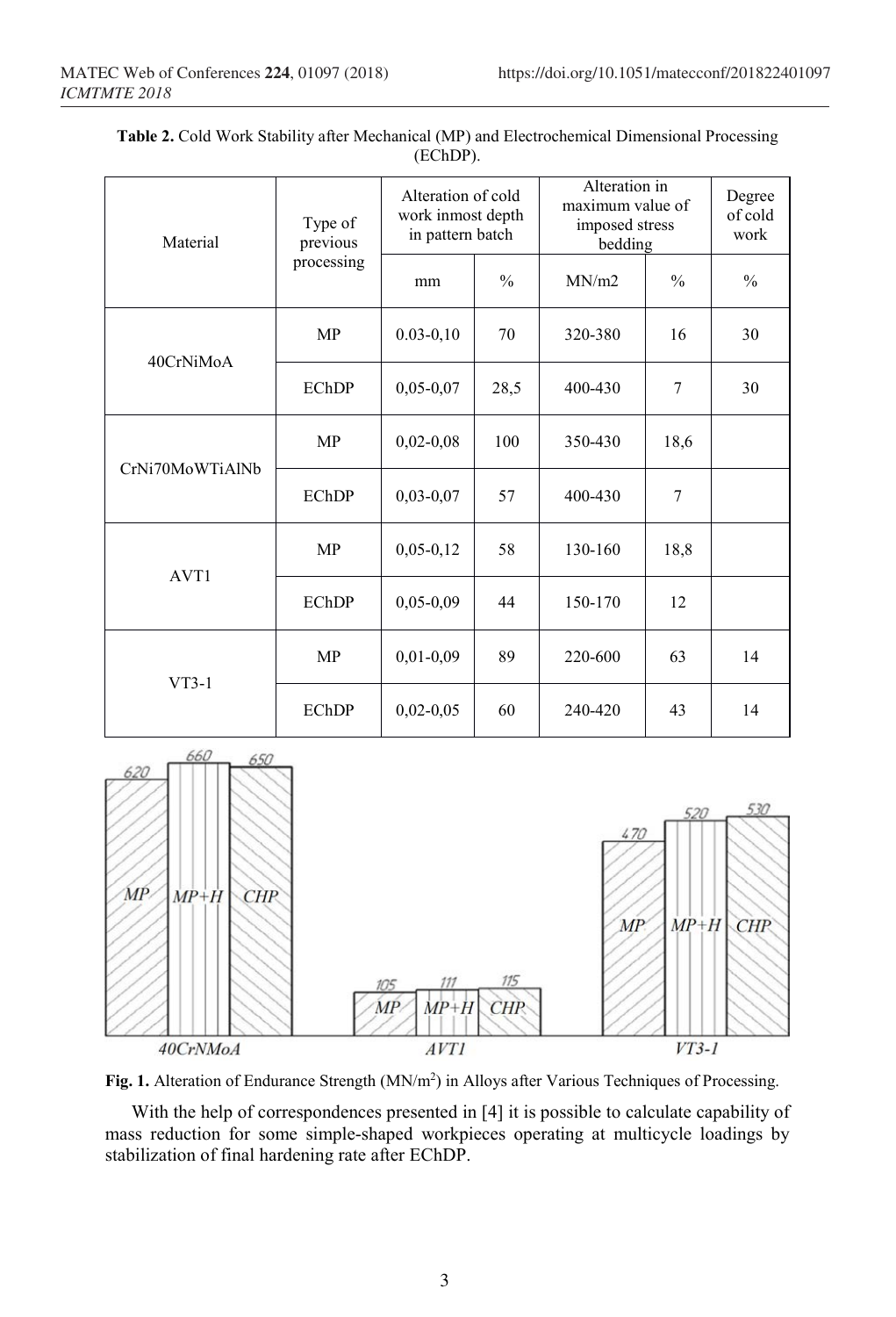## **3 Combined technique for production of guaranteed surface cold work**

The performed investigations showed that peak index of increase in endurance strength has its value for every material. Besides alteration in cold work level even by several per cent causes dramatical decrease in workpiece endurance limit. For example for 40CrNiMoA steel the maximum value of endurance limit corresponds to col work of 16 %, decrease or increase of cold work by 7 % (Table 2) lowers endurance by 32,7 % and 14,2 %, consequently.

At Voronezh State Technical University we worked out and implemented in existing industry the technique of combined strengthening processing (CSP) providing optimum cold work value to a tolerance of not more than 1 %. The essence of this method is that processing is performed with application of combined tool electrode made from tool for electrochemical processing (electrode 2) and gauge tool that are isolated from one another (Fig. 2).



**Fig. 2.** Diagram of Combined Processing: 1 – gauge element, 2 – electrode.

The motion of combined tool is fulfilled at constant central force with optimum amount of cold work found by experiments for different materials:

$$
P = \frac{\pi}{200} \cdot p_c \cdot d_h \cdot d_g \cdot (1 + \frac{f}{tg\alpha}) \cdot \sqrt[n]{\frac{U_{cw} \cdot HB_0}{100 \cdot A}}
$$

where:  $p_c$  - contact pressure;  $d_h$  - hole diameter after EChDP;  $d_e$  - diameter of gauge element; *f* - index of friction;  $\alpha$  - bevel lead angle of gauge element;  $U_{cw}$  amount of optimum cold work;  $HB<sub>0</sub>$  - hardness corresponding to cold-worked state of metal; *A*, *n* - empirical coefficients.

In this case regardless of initial cold work and tolerance non-uniformity the electrode will dissolve metal before gauge element up to the moment when tolerance equals calculated value and it is possible due to axial force to move the combined tool along the axis of workpiece. Calculations of processing modes are performed by the procedure presented in [5].